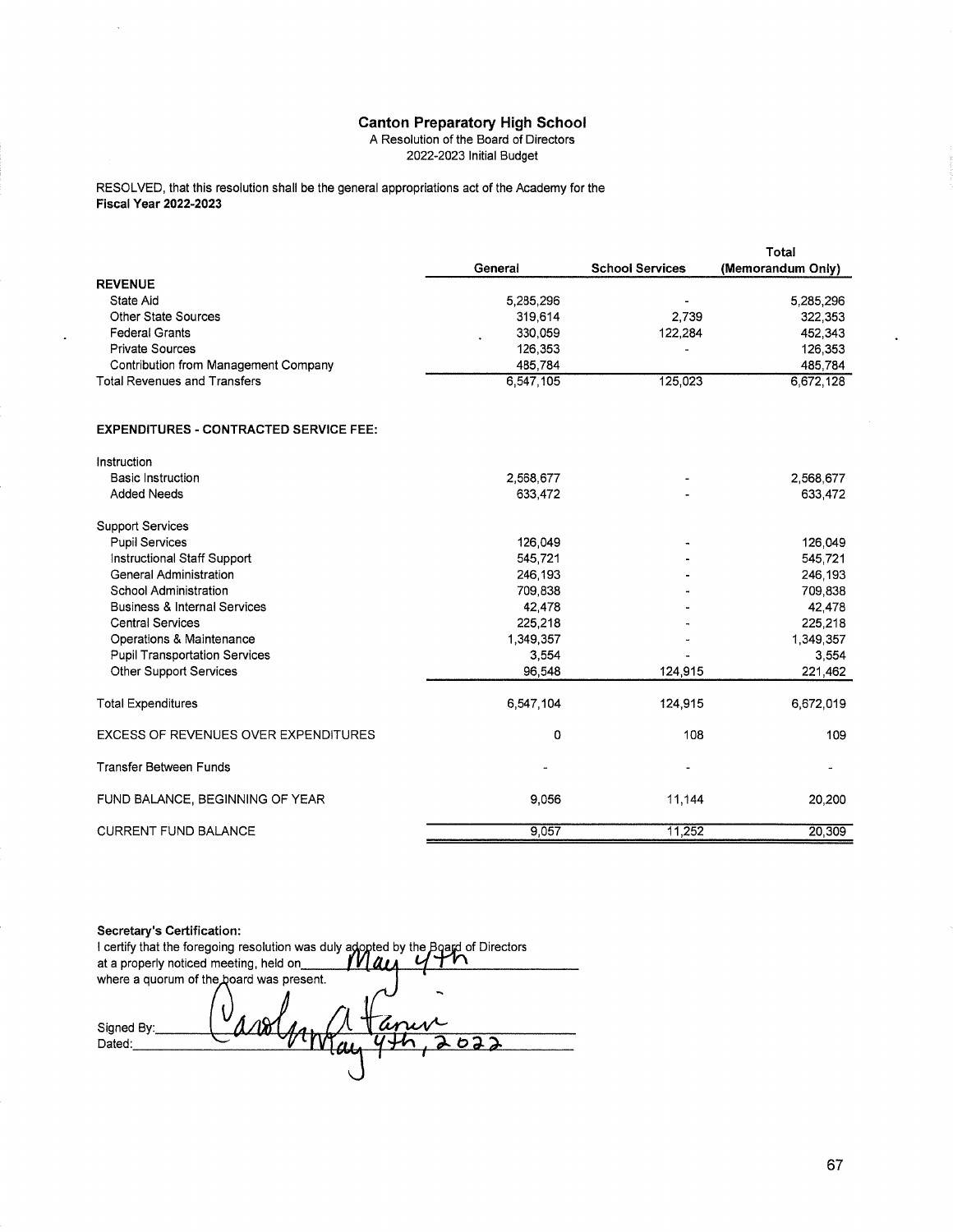## **Canton Preparatory High School**

2022-2023 Initial Budget Detail

|                                                  | 2022-2023<br>Initial |
|--------------------------------------------------|----------------------|
| <b>General Fund</b>                              |                      |
| <b>REVENUE</b>                                   |                      |
| State Aid                                        | 5,285,296            |
| Revenue from State Sources                       | 319,614              |
| Restricted-Federal 'Pass thru' Grants - Title I  | 82,703               |
| Restricted-Federal 'Pass thru' Grants - Title II | 7,973                |
| Restricted-Federal 'Pass thru' Grants - Title IV | 1,196                |
| Restricted-Federal 'Pass thru' Grants - IDEA     | 107,000              |
| Restricted-Federal 'Pass thru' Grants - ESSER    | 131,186              |
| <b>Revenue from Private Sources</b>              | 13,389               |
| Revenue from Pupil Activities                    | 112,964              |
| <b>Contribution from Management Company</b>      | 485,784              |
| <b>Total Revenue &amp; Other Transactions</b>    | 6,547,105            |
|                                                  |                      |
| <b>EXPENDITURES</b>                              |                      |
| <b>Basic Instruction</b>                         |                      |
| Salaries, Taxes, & Benefits                      | 1,999,039            |
| Local Meetings                                   | 16,558               |
| Printing and Binding                             | 23,132               |
| <b>Teaching Supplies</b>                         | 20,463               |
| <b>Textbooks</b>                                 | 63,450               |
| Software & Equipment                             | 1,300                |
| <b>Equipment Lease</b>                           | 80,291               |
| Dues/Memberships                                 | 4,100                |
| Field trips                                      | 1,218                |
| <b>Contracted Services</b>                       | 315,560              |
|                                                  |                      |
| <b>Employment Expenses</b>                       | 5,479                |
| Finger Printing & Background Checks              | 2,435                |
| <b>Board Funds</b>                               | 35,000               |
| <b>Indirect Costs</b>                            | 653                  |
| <b>Total - Basic Instruction</b>                 | 2,568,677            |
| <b>Added Needs</b>                               |                      |
| <b>Compensatory Education</b>                    |                      |
| Salaries, Taxes, & Benefits                      | 156,579              |
| <b>Teaching Supplies</b>                         | 60,992               |
| Textbooks                                        | 14,394               |
| <b>Indirect Costs</b>                            | 4,434                |
| <b>Subtotal - Compensatory Education</b>         | 236,398              |
|                                                  |                      |
| <b>Special Education</b>                         |                      |
| Salaries, Taxes, & Benefits                      | 333,816              |
| <b>Local Meetings</b>                            | 375                  |
| <b>Workshops and Conferences</b>                 | 1,100                |
| <b>Teaching Supplies</b>                         | 1,530                |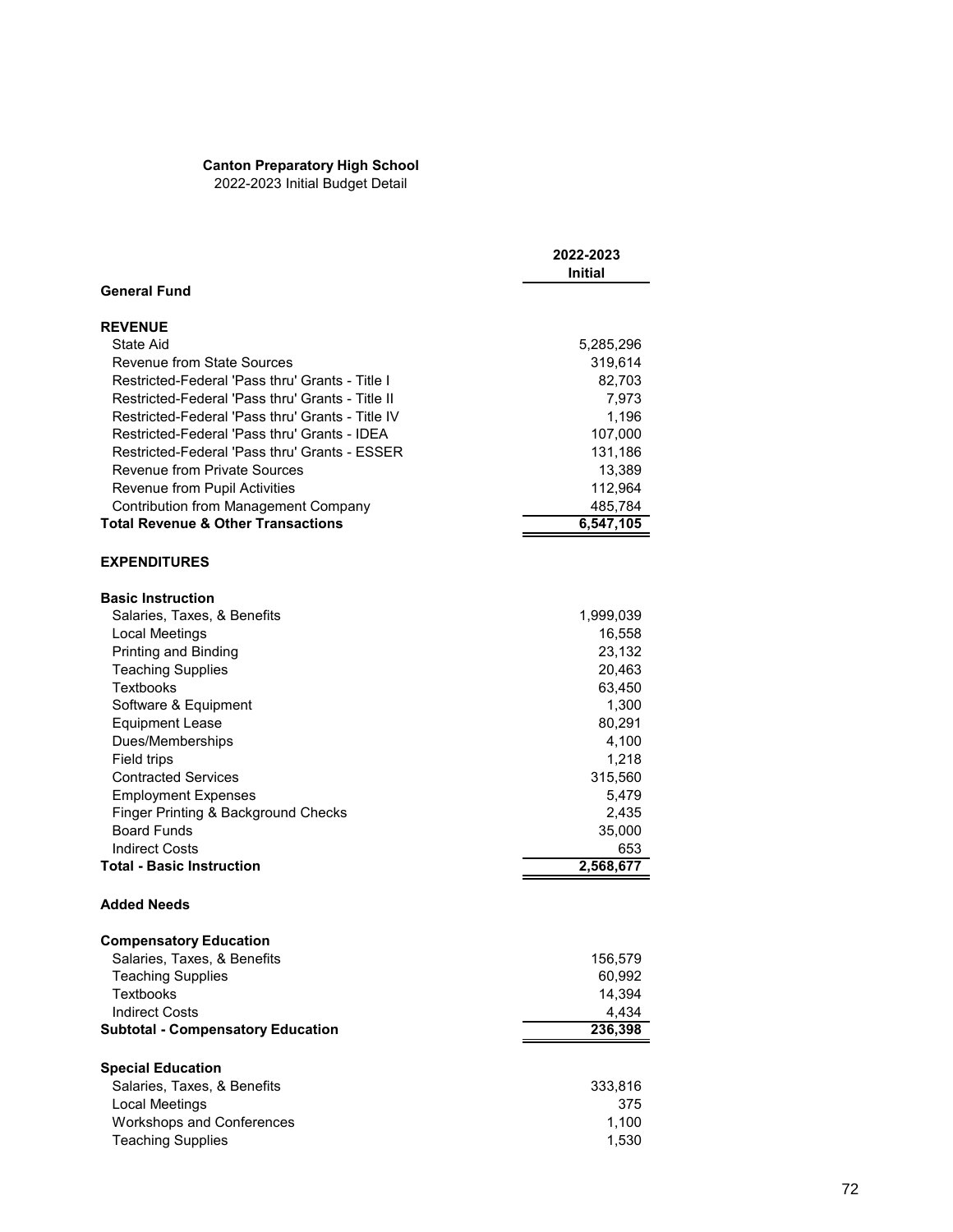| Software & Equipment                                | 600              |
|-----------------------------------------------------|------------------|
| Dues/Memberships                                    | 1,921            |
| Transportation                                      | 18,000           |
| <b>Indirect Costs</b>                               | 37,731           |
| Miscellaneous                                       | 2,000            |
| <b>Subtotal - Special Education</b>                 | 397,074          |
| <b>Total - Added Needs</b>                          | 633,472          |
| <b>Pupil Services</b>                               |                  |
| <b>Guidance Services</b>                            | 56,936           |
| <b>Social Work Services</b>                         | 69,113           |
| <b>Total - Pupil Services</b>                       | 126,049          |
| <b>Instructional Staff Support</b>                  |                  |
| Salaries, Taxes, & Benefits                         | 255,666          |
| Local Meetings                                      | 25               |
| <b>Workshops and Conferences</b>                    | 12,365           |
| <b>Office Supplies</b>                              | 2,500            |
| Improvement of Instruction                          | 120,758          |
| <b>Professional Development</b>                     | 37,102           |
| Technology                                          | 91,640           |
| <b>Special Education</b>                            | 20,315           |
| <b>Contracted Services</b><br><b>Indirect Costs</b> | 4,000            |
| <b>Total - Instructional Staff Support</b>          | 1,349<br>545,721 |
|                                                     |                  |
| <b>General Administration</b>                       |                  |
| <b>Board of Education</b>                           |                  |
| <b>Board of Education Administration</b>            | 35,261           |
| Legal Fees                                          | 2,000            |
| Audit                                               | 11,200           |
| Travel & Expense Staff                              | 250              |
| Insurance                                           | 14,100           |
| <b>Subtotal - Board of Education</b>                | 62,811           |
| <b>Executive Administration</b>                     |                  |
| Executive Administration                            | 24,363           |
| Oversight Fee                                       | 159,019          |
| <b>Subtotal - Executive Administration</b>          | 183,382          |
| <b>Total - General Administration</b>               | 246,193          |
| <b>School Administration</b>                        |                  |
| <b>Office of the Principal</b>                      |                  |
| Salaries, Taxes, & Benefits                         | 306,574          |
| Local Meetings                                      | 6,100            |
| <b>Workshops and Conferences</b>                    | 6,071            |
| Mailing                                             | 4,383            |
| Printing & Binding                                  | 1,826            |
| <b>Office Supplies</b>                              | 4,870            |
| Dues/Memberships                                    | 3,500            |
| <b>Contracted Services</b>                          | 3,460            |
| <b>Bank Charges</b>                                 | 850              |
| Subtotal - Office of the Principal                  | 337,635          |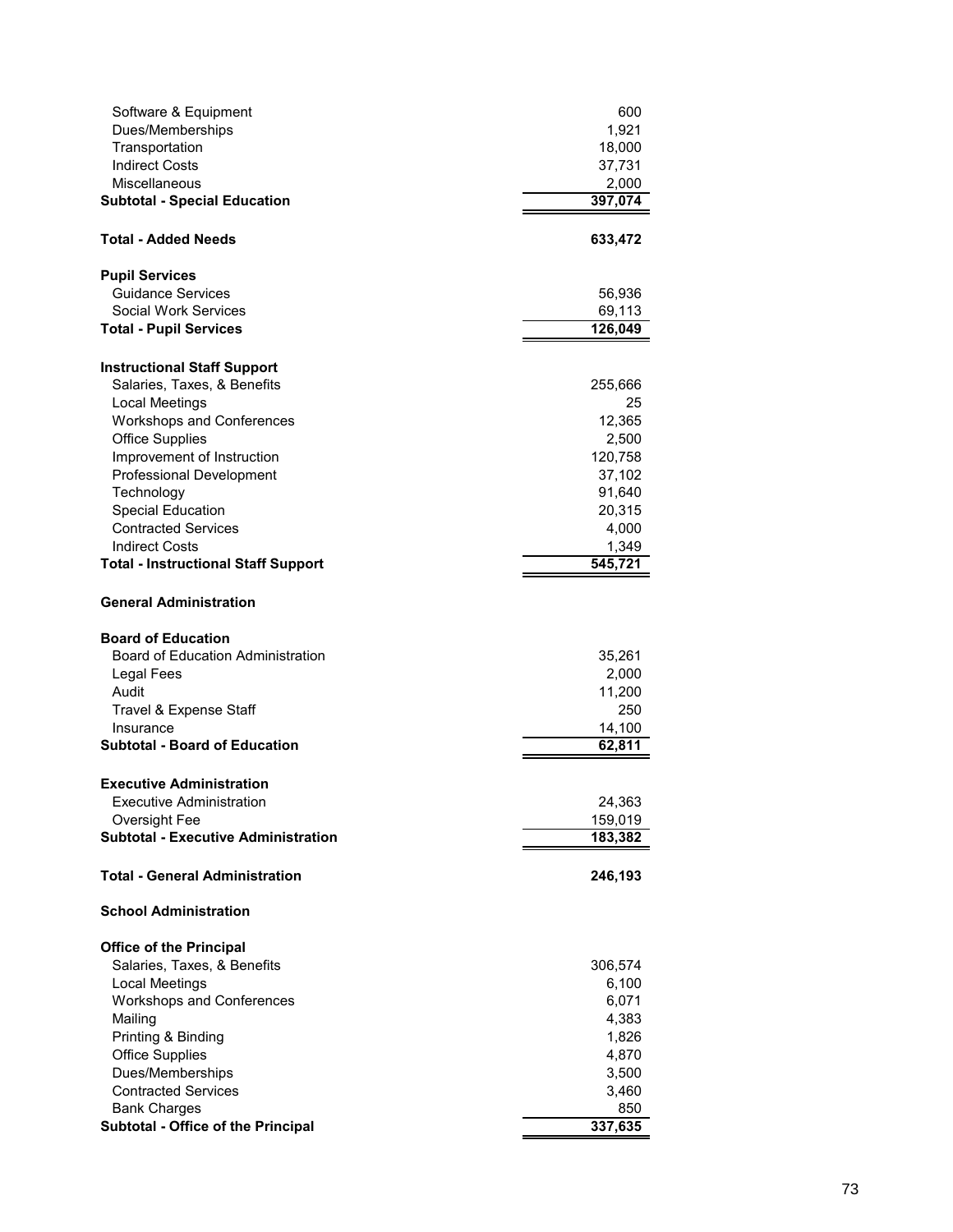| <b>Other School Administration</b>              |           |
|-------------------------------------------------|-----------|
| Admissions & Other Administrative Support       | 112,740   |
| Salaries, Taxes, & Benefits                     | 39,592    |
| Advertising                                     | 213,957   |
| Local Meetings                                  | 500       |
| <b>Workshops and Conferences</b>                | 415       |
| Mailing                                         | 5,000     |
| <b>Subtotal - Other School Administration</b>   | 372,203   |
| <b>Total - School Administration</b>            | 709,838   |
| <b>Business &amp; Internal Services</b>         |           |
| <b>Fiscal Services</b>                          | 40,175    |
| <b>Internal Distribution Services</b>           | 2,303     |
| <b>Total - Business &amp; Internal Services</b> | 42,478    |
|                                                 |           |
| <b>Central Services</b>                         |           |
| <b>Information Services</b>                     | 46,370    |
| <b>Staff/Personnel Services</b>                 | 169,967   |
| <b>Other Central Services</b>                   | 8,881     |
| <b>Total - Central Services</b>                 | 225,218   |
| <b>Operations &amp; Maintenance</b>             |           |
| <b>Internal Building Services</b>               | 13,175    |
| Other Purchased Service (Janitorial)            | 1,250     |
| Telephone                                       | 11,500    |
| Gas                                             | 9,075     |
| Electric                                        | 49,525    |
| Water & Sewer                                   | 11,925    |
| Waste & Trash Disposal                          | 2,600     |
| <b>Building Maintenance &amp; Repair</b>        | 137,900   |
| Equipment Maintenance & Repair                  | 2,870     |
| Lease of Building                               | 975,000   |
| Lease of Equipment                              | 9,687     |
| <b>Equipment Purchases</b>                      | 4,500     |
| Liability Insurance                             | 120       |
| <b>Property Taxes</b>                           | 100,860   |
| Property Insurance                              | 16,600    |
| Safety & Security                               | 2,500     |
| <b>Indirect Costs</b>                           | 20        |
| Miscellaneous                                   | 250       |
| <b>Total - Operations &amp; Maintenance</b>     | 1,349,357 |
|                                                 |           |
| <b>Pupil Transportation Services</b>            |           |
| <b>Contracted Transportation</b>                | 1,700     |
| <b>Field Trips</b>                              | 1,826     |
| Miscellaneous                                   | 28        |
| <b>Total - Pupil Transportation Services</b>    | 3,554     |
| <b>Other Support Services</b>                   |           |
| <b>Pupil Activities</b>                         |           |
| Salaries, Taxes, & Benefits                     | 10,979    |
| <b>Contracted Services</b>                      | 29,000    |
| Supplies                                        | 41,000    |
| <b>Indirect Costs</b>                           | 21        |
| Miscellaneous                                   | 15,548    |
| <b>Total - Pupil Activities</b>                 | 96,548    |